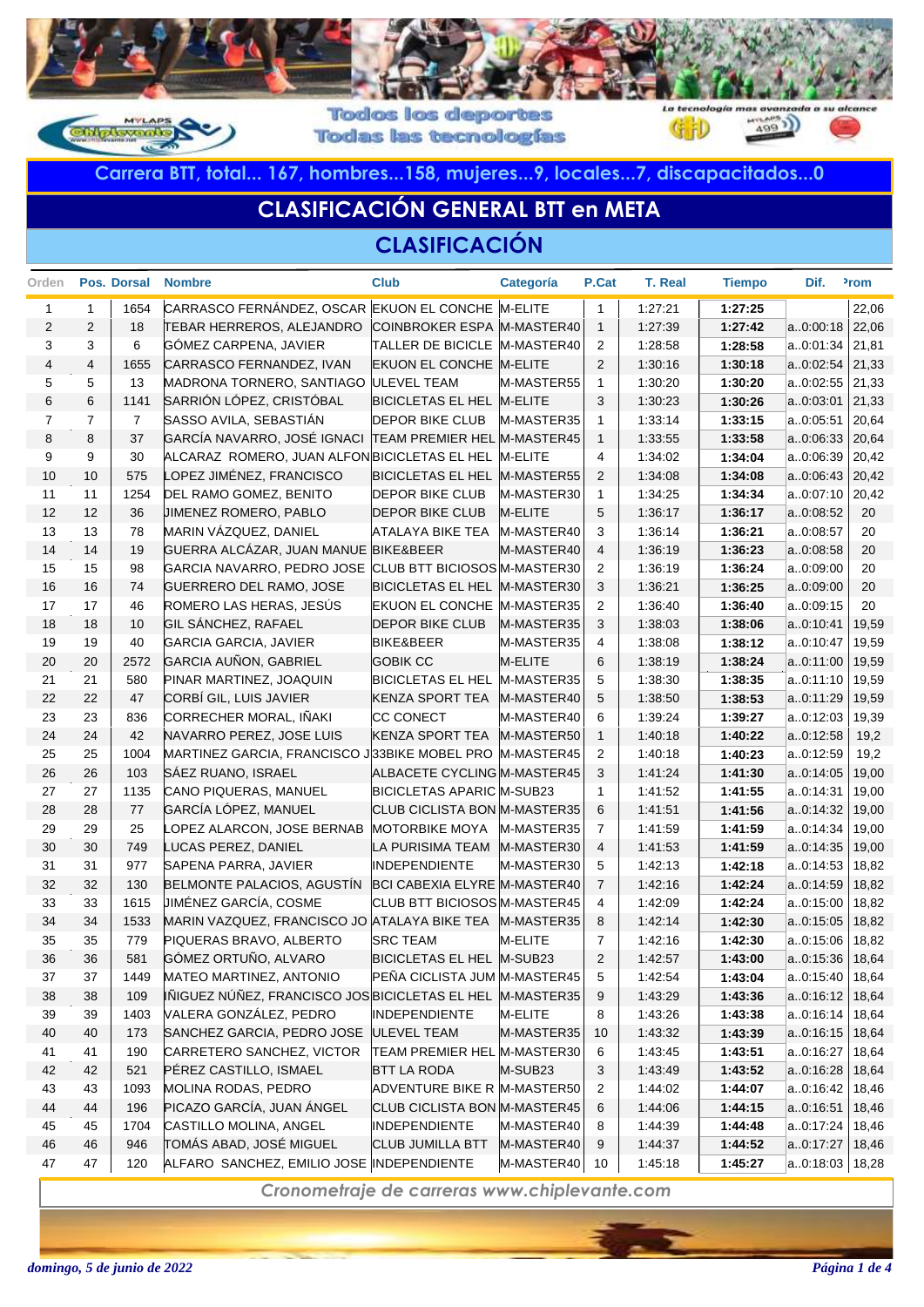

**Todas las tecnologías** 

**Carrera BTT, total... 167, hombres...158, mujeres...9, locales...7, discapacitados...0**

## **CLASIFICACIÓN GENERAL BTT en META**

### **CLASIFICACIÓN**

| Orden |    | Pos. Dorsal | <b>Nombre</b>                           | <b>Club</b>                         | Categoría           | P.Cat          | T. Real | <b>Tiempo</b> | Dif.      | <sup>2</sup> rom |
|-------|----|-------------|-----------------------------------------|-------------------------------------|---------------------|----------------|---------|---------------|-----------|------------------|
| 48    | 48 | 2575        | MARTÍNEZ GALLEGO, JESÚS                 | <b>INDEPENDIENTE</b>                | M-ELITE             | 9              | 1:45:53 | 1:46:03       | a0:18:39  | 18,11            |
| 49    | 49 | 57          | INIESTA MARTÍNEZ, FRANCISCO             | BICICLETAS EL HEL M-MASTER45        |                     | $\overline{7}$ | 1:46:12 | 1:46:16       | a0:18:52  | 18,11            |
| 50    | 50 | 90          | ZÚÑIGA RICO, DAVID                      | LA PURISIMA TEAM                    | M-MASTER30          | $\overline{7}$ | 1:46:59 | 1:47:05       | a0:19:41  | 17,94            |
| 51    | 51 | 2574        | GARCÍA GARCÍA, FAUSTINO                 | <b>IBEROS BIKE CLUB</b>             | M-ELITE             | 10             | 1.47:03 | 1:47:12       | a0:19:48  | 17,94            |
| 52    | 52 | 1121        | SÁNCHEZ BALLESTER, ANTONIO              | <b>ATALAYA BIKE TEA</b>             | M-MASTER30          | 8              | 1:48:00 | 1:48:16       | a0:20:52  | 17,77            |
| 53    | 53 | 2570        | ARRIBAS LUCAS, JOSÉ MARÍA               | AVENTÚRA-T                          | M-SUB <sub>23</sub> | $\overline{4}$ | 1:48:25 | 1:48:35       | a.0:21:11 | 17,77            |
| 54    | 54 | 1617        | SOLANO MEGIAS, FRANCISCO                | CLUB BTT BICIOSOS M-SUB23           |                     | 5              | 1:48:24 | 1:48:37       | a.0:21:13 | 17,77            |
| 55    | 55 | 1159        | LÓPEZ VALIENTE, JUAN CARLOS             | <b>BTT ALATOZ</b>                   | M-MASTER45          | 8              | 1.48.47 | 1:48:52       | a0:21:27  | 17,77            |
| 56    | 56 | 214         | MARTINEZ HERNANDEZ, JUAN FR ULEVEL TEAM |                                     | M-MASTER+           | $\mathbf{1}$   | 1:49:06 | 1:49:14       | a0:21:50  | 17,61            |
| 57    | 57 | 1400        | BETETA MEDINA, MIGUEL ANGEL FLAMA BIKE  |                                     | M-MASTER30          | 9              | 1:49:01 | 1:49:14       | a0:21:50  | 17,61            |
| 58    | 58 | 537         | TEBAR GOMEZ, ALEJANDRO MAN 50KM         |                                     | M-MASTER50          | 3              | 1:49:23 | 1:49:36       | a0:22:11  | 17,61            |
| 59    | 59 | 1300        | GARCÍA URUEÑA, ANTON                    | <b>CLUB JUMILLA BTT</b>             | M-MASTER45          | 9              | 1:49:39 | 1:49:51       | a0:22:27  | 17,61            |
| 60    | 60 | 2588        | ROMÁN PUCHE, ALEJANDRO                  | LA PURISIMA TEAM                    | M-MASTER35          | 11             | 1:50:00 | 1:50:11       | a0:22:46  | 17,45            |
| 61    | 61 | 150         | PARREÑO DIAZ, OMAR                      | <b>ULEVEL TEAM</b>                  | M-MASTER35          | 12             | 1:50:18 | 1:50:25       | a.0:23:01 | 17,45            |
| 62    | 62 | 1102        | GARCIA URUEÑA, ALFONSO                  | ADVENTURE BIKE R M-MASTER40         |                     | 11             | 1:50:15 | 1:50:28       | a0:23:03  | 17,45            |
| 63    | 63 | 1408        | VILLENA PEREZ, JOSE                     | CLUB BTT BICIOSOS M-ELITE           |                     | 11             | 1:50:12 | 1:50:28       | a0:23:04  | 17,45            |
| 64    | 64 | 143         | GOMEZ EGIDO, ANGEL MIGUEL               | <b>BTT POCO A POCO</b>              | M-MASTER45          | 10             | 1:50:35 | 1:50:40       | a0:23:16  | 17,45            |
| 65    | 65 | 1252        | PEREZ MOLINA, JUAN PABLO                | <b>DEPOR BIKE CLUB</b>              | M-MASTER40          | 12             | 1:50:38 | 1:50:57       | a0:23:33  | 17,45            |
| 66    | 66 | 108         | ALCAÑIZ GONZALEZ, JOSE                  | <b>INDEPENDIENTE</b>                | M-MASTER40          | 13             | 1:50:54 | 1:50:59       | a0:23:35  | 17,45            |
| 67    | 67 | 513         | ORTUÑO MUÑOZ, PABLO                     | LA PURISIMA TEAM                    | M-SUB <sub>23</sub> | 6              | 1:51:05 | 1:51:15       | a0:23:51  | 17,29            |
| 68    | 68 | 181         | GONZALEZ LOSADA, ADRIAN                 | TEAM PREMIER HEL M-ELITE            |                     | 12             | 1:51:30 | 1:51:37       | a0:24:12  | 17,29            |
| 69    | 69 | 800         | GARCÍA GONZÁLEZ, JESÚS                  | <b>TEAM PREMIER HEL M-MASTER45</b>  |                     | 11             | 1:51:27 | 1:51:37       | a.0:24:12 | 17,29            |
| 70    | 70 | 2584        | JIMÉNEZ CASTILLO, AGUSTÍN               | <b>IBEROS BIKE CLUB</b>             | M-MASTER35          | 13             | 1:51:52 | 1:52:11       | a0:24:47  | 17,14            |
| 71    | 71 | 158         | GÓMEZ MARCO, JUAN ANTONIO               | LA PURISIMA TEAM                    | M-MASTER45          | 12             | 1:52:08 | 1:52:15       | a0:24:51  | 17,14            |
| 72    | 72 | 476         | CASTILLO GARCÍA, JAVIER                 | <b>BTT LA RODA</b>                  | M-SUB <sub>23</sub> | $\overline{7}$ | 1:52:29 | 1:52:36       | a0:25:11  | 17,14            |
| 73    | 73 | 2590        | LOPEZ IBAÑEZ, ANTONIO                   | <b>INDEPENDIENTE</b>                | M-MASTER40          | 14             | 1:53:38 | 1:53:52       | a0:26:28  | 16,99            |
| 74    | 74 | 224         | LÓPEZ PALAZÓN, MIGUEL                   | BICICLETAS RUMBO M-MASTER+          |                     | 2              | 1:53:56 | 1:54:06       | a0:26:41  | 16,84            |
| 75    | 75 | 558         | LOPEZ MATEO, MANUEL                     | ADVENTURE BIKE R M-MASTER40         |                     | 15             | 1:53:54 | 1:54:06       | a0:26:42  | 16,84            |
| 76    | 76 | 1575        | MUÑOZ SAIZ, HUGO                        | <b>BTT LOS DESPISTA</b>             | M-MASTER35          | 14             | 1:54:25 | 1:54:42       | a0:27:18  | 16,84            |
| 77    | 77 | 773         | GARCÍA CABAÑERO, OSCAR                  | PEÑA BTT CENIZAT                    | M-MASTER30          | 10             | 1:55:36 | 1:55:49       | a0:28:25  | 16,69            |
| 78    | 78 | 1446        | GARCIA NAVARRO, SERGIO                  | PEÑA BTT CENIZAT                    | M-MASTER30          | 11             | 1:55:36 | 1:55:49       | a0:28:25  | 16,69            |
| 79    | 79 | 142         | SAIZ ESCRIBANO, JUAN                    | <b>BTT BICIQUINGOS</b>              | M-MASTER55          | 3              | 1:55:41 | 1:55:50       | a0:28:26  | 16,69            |
| 80    | 80 | 134         | PEREZ MOLINA, ANGEL LUCIANO             | <b>DEPOR BIKE CLUB</b>              | M-MASTER50          | 4              | 1:55:42 | 1:55:51       | a0:28:27  | 16,69            |
| 81    | 81 | 97          | PALACIOS VALERA, IVAN                   | <b>BTT POCO A POCO</b>              | M-MASTER40          | 16             | 1:56:08 | 1:56:12       | a0:28:48  | 16,55            |
| 82    | 82 | 68          | CANO MADRIGAL, JOSE MARIA               | <b>BICICLETAS APARIC M-MASTER45</b> |                     | 13             | 1:57:57 | 1:58:02       | a0:30:37  | 16,27            |
| 83    | 83 | 1849        | GOMEZ MOLINA, JOSE ANTONIO              | <b>ATALAYA BIKE TEA</b>             | M-MASTER55          | $\overline{4}$ | 1:57:49 | 1:58:02       | a0:30:37  | 16,27            |
| 84    | 84 | 1202        | EGIDO DELTELL, ZOEL                     | CC TEAM PDL                         | M-ELITE             | 13             | 1:57:56 | 1:58:08       | a0:30:43  | 16,27            |
| 85    | 85 | 195         | LOPEZ PARRA, JUAN GABRIEL               | <b>CLUB CICLISMO SA</b>             | M-MASTER35          | 15             | 1:58:01 | 1:58:08       | a.0.30.44 | 16,27            |
| 86    | 86 | 1219        | SANCHEZ DELICADO, ANDRES                | CLUB CICLISTA ONT M-MASTER40        |                     | 17             | 1:57:56 | 1:58:09       | a0:30:44  | 16,27            |
| 87    | 87 | 123         | QUESADA RODRÍGUEZ, MANUEL               | PIOVRAS TEAM.                       | M-MASTER50          | 5              | 1:58:28 | 1:58:36       | a.0.31:11 | 16,27            |
| 88    | 88 | 1363        | CARRILLO GAY, FERNANDO                  | LA PURISIMA TEAM                    | M-MASTER35          | 16             | 1:58:29 | 1:58:37       | a.0.31:13 | 16,27            |
| 89    | 89 | 572         | ARRIBAS PURAS, CHARLIE                  | AVENTÚRA-T                          | M-MASTER55          | 5              | 1:58:26 | 1:58:41       | a.0.31:17 | 16,27            |
| 90    | 90 | 194         | MARTÍNEZ CANO, RAMON                    | <b>LIT TEAM</b>                     | M-MASTER40          | 18             | 1:58:40 | 1:58:48       | a0:31:23  | 16,27            |
| 91    | 91 | 162         | HERNÁNDEZ ROBLES, ANTONIO INDEPENDIENTE |                                     | M-MASTER+           | 3              | 1:59:16 | 1:59:25       | a0:32:00  | 16,13            |
| 92    | 92 | 2593        | MOLINA PUERTA, PEDRO LUIS               | <b>INDEPENDIENTE</b>                | M-MASTER45          | 14             | 1:59:17 | 1:59:34       | a0:32:09  | 16,13            |
| 93    | 93 | 1099        | TERCERO ROLDAN, JOSE                    | ADVENTURE BIKE R M-MASTER40         |                     | 19             | 1:59:22 | 1:59:45       | a.0:32:20 | 16,13            |
| 94    | 94 | 1600        | HERNÁNDEZ GONZÁLEZ, RAFAEL C.C. IBI     |                                     | M-MASTER45          | 15             | 1:59:55 | 2:00:15       | a0:32:50  | 16               |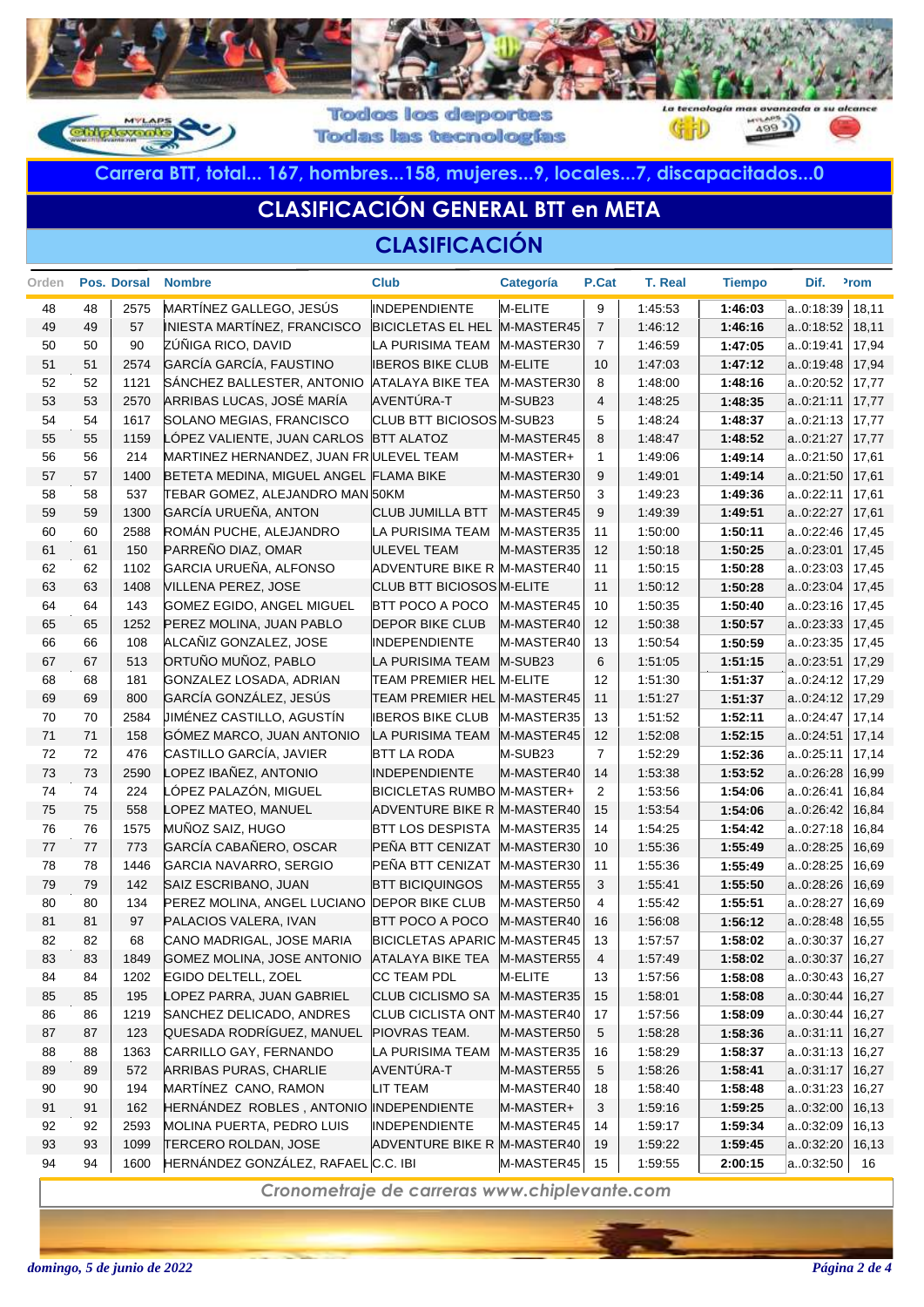

**Todas las tecnologías** 

**Carrera BTT, total... 167, hombres...158, mujeres...9, locales...7, discapacitados...0**

## **CLASIFICACIÓN GENERAL BTT en META**

#### **CLASIFICACIÓN**

| Orden |     | Pos. Dorsal | <b>Nombre</b>                                           | <b>Club</b>                         | Categoría           | P.Cat                | <b>T. Real</b> | <b>Tiempo</b> | Dif.              | <sup>2</sup> rom |
|-------|-----|-------------|---------------------------------------------------------|-------------------------------------|---------------------|----------------------|----------------|---------------|-------------------|------------------|
| 95    | 95  | 209         | GARCIA ATIENZA, JUAN ANGEL                              | FERROICE-CONTRA M-MASTER50          |                     | 6                    | 2:00:52        | 2:01:00       | a0:33:35          | 16               |
| 96    | 96  | 185         | <b>VILLAR GARRIGOS, ALFONSI</b>                         | FERROICE-CONTRA F-MASTER50          |                     | $\blacktriangleleft$ | 2:00:54        | 2:01:01       | a.0:33:36         | 15,86            |
| 97    | 97  | 170         | PEREZ ATENCIA, MIGUEL ANGEL ALBACETE CYCLING M-MASTER45 |                                     |                     | 16                   | 2:00:53        | 2:01:01       | a0:33:36          | 15,86            |
| 98    | 98  | 555         | PEREZ SANCHEZ, MARIO                                    | ADVENTURE BIKE R M-MASTER55         |                     | 6                    | 2:00:53        | 2:01:01       | a0:33:37          | 15,86            |
| 99    | 99  | 156         | FERNANDEZ NAVARRO, JUAN                                 | <b>BICICLETAS APARIC M-MASTER40</b> |                     | 20                   | 2:00:54        | 2:01:02       | a0:33:38          | 15,86            |
| 100   | 100 | 740         | OLIVA GRACIA, VICTOR                                    | LA PURISIMA TEAM                    | M-MASTER45          | 17                   | 2:00:47        | 2:01:05       | a0:33:40          | 15,86            |
| 101   | 101 | 2592        | CARCHANO BRAVO, JUAN CARLO INDEPENDIENTE                |                                     | M-MASTER40          | 21                   | 2:00:48        | 2:01:07       | a0:33:42          | 15,86            |
| 102   | 102 | 61          | MARTÍNEZ CUADRADO, FRANCIS                              | <b>NORTHBIKE TEAM</b>               | M-MASTER30          | 12                   | 2:01:12        | 2:01:18       | a0:33:53          | 15,86            |
| 103   | 103 | 1742        | FUENTES SÁNCHEZ, FRANCISCO                              | <b>INDEPENDIENTE</b>                | M-ELITE             | 14                   | 2:02:35        | 2:02:50       | a0:35:26          | 15,73            |
| 104   | 104 | 2580        | PARDO FERNANDEZ, DIEGO                                  | <b>INDEPENDIENTE</b>                | M-MASTER30          | 13                   | 2:02:57        | 2:03:14       | a0:35:50          | 15,60            |
| 105   | 105 | 880         | CANO GRAU, JOSE LUIS                                    | <b>INDEPENDIENTE</b>                | M-MASTER30          | 14                   | 2:04:53        | 2:05:14       | a0:37:49          | 15,36            |
| 106   | 106 | 816         | MICO GARCÍA, GABRIEL                                    | <b>BTT AJOS XATIVA</b>              | M-MASTER50          | $\overline{7}$       | 2:05:37        | 2:05:51       | a0:38:26          | 15,36            |
| 107   | 107 | 177         | CAÑAVERAS ALFARO, MANUEL                                | COINBROKER ESPA M-MASTER55          |                     | $\overline{7}$       | 2:05:44        | 2:05:52       | a0:38:27          | 15,36            |
| 108   | 108 | 866         | UTIEL PICAZO, EMILIO JOSE                               | <b>INDEPENDIENTE</b>                | M-MASTER35          | 17                   | 2:05:35        | 2:05:53       | a0:38:28          | 15,36            |
| 109   | 109 | 2597        | RUIZ INIESTA, MIGUEL ANGEL                              | <b>INDEPENDIENTE</b>                | M-MASTER50          | 8                    | 2:05:41        | 2:06:00       | a0:38:35          | 15,36            |
| 110   | 110 | 959         | PALAO GARCÍA, ÁLVARO                                    | <b>FASTER WEAR TEA</b>              | M-SUB <sub>23</sub> | 8                    | 2:06:00        | 2:06:11       | a0:38:47          | 15,23            |
| 111   | 111 | 1770        | <b>MARTÍ DAVIA, IRENE</b>                               | <b>LEMON TEAM</b>                   | <b>F-ELITE</b>      | $\overline{1}$       | 2:06:01        | 2:06:17       | a.0:38:52         | 15,23            |
| 112   | 112 | 904         | MARTINEZ LOPEZ, ANGEL                                   | <b>ARDILLAS MTB</b>                 | M-MASTER30          | 15                   | 2:06:22        | 2:06:25       | a0:39:01          | 15,23            |
| 113   | 113 | 189         | BENEYTO SENENT, JUAN JOSE                               | ARTE BICIS C.C.                     | M-MASTER55          | 8                    | 2:06:29        | 2:06:36       | a0:39:12          | 15,23            |
| 114   | 114 | 574         | VERGARA LORENZO, ROBERTO                                | <b>BICIALMUERZO</b>                 | M-MASTER45          | 18                   | 2:06:32        | 2:06:50       | a0:39:25          | 15,23            |
| 115   | 115 | 2599        | MARTINEZ MINGUEZ, GERARDO                               | INDEPENDIENTE                       | M-MASTER45          | 19                   | 2:06:40        | 2:06:59       | a0:39:35          | 15,23            |
| 116   | 116 | 171         | RUMBO CABEZUELO, MIGUEL AN                              | BICICLETAS RUMBO M-MASTER40         |                     | 22                   | 2:07:16        | 2:07:25       | a0:40:01          | 15,11            |
| 117   | 117 | 2583        | DÍAZ ABELLÁN, EMILIO                                    | <b>INDEPENDIENTE</b>                | M-MASTER35          | 18                   | 2:07:11        | 2:07:32       | a0:40:07          | 15,11            |
| 118   | 118 | 2581        | MARTINEZ RIVAS, FERNANDO                                | <b>INDEPENDIENTE</b>                | M-MASTER30          | 16                   | 2:07:11        | 2:07:32       | a0:40:07          | 15,11            |
| 119   | 119 | 656         | GIL CUENCA, JUAN JOSÉ                                   | CLUB CICLISTA BON M-MASTER35        |                     | 19                   | 2:07:20        | 2:07:40       | a0:40:15          | 15,11            |
| 120   | 120 | 1253        | PICAZO ALBUSAC, MIGUEL                                  | <b>DEPOR BIKE CLUB</b>              | M-MASTER35          | 20                   | 2:08:31        | 2:08:49       | a0:41:24          | 15               |
| 121   | 121 | 267         | MARTÍNEZ ROMERO, JOSÉ VICE                              | FERROICE-CONTRA M-MASTER50          |                     | 9                    | 2:08:55        | 2:09:05       | a0:41:40          | 14,88            |
| 122   | 122 | 966         | PÉREZ GARCÍA, MANUEL                                    | <b>NORTHBIKE TEAM</b>               | M-ELITE             | 15                   | 2:10:41        | 2:10:56       | a0:43:31          | 14,76            |
| 123   | 123 | 249         | HERNÁNDEZ NOGUERO, PEDRO                                | <b>BTT GUADALIMAR</b>               | M-MASTER45          | 20                   | 2:10:50        | 2:11:00       | a0:43:36          | 14,76            |
| 124   | 124 | 250         | MARTÍNEZ VALERA, SANTIAGO J                             | MTB MADRIGUERAS M-MASTER45          |                     | 21                   | 2:11:19        | 2:11:28       | a0:44:04          | 14,65            |
| 125   | 125 | 591         | FLORES ESCUDERO, ANDRÉS                                 | <b>BIKERS &amp; FRIENDS</b>         | M-MASTER45          | 22                   | 2:11:47        | 2:12:05       | a0:44:41          | 14,54            |
| 126   | 126 | 747         | ORTUÑO ORTEGA, JOSE FRANCI                              | LA PURISIMA TEAM                    | M-MASTER35          | 21                   | 2:14:37        | 2:14:50       | a0:47:26          | 14,32            |
| 127   | 127 | 1132        | <b>GOMEZ GARCIA, PEDRO</b>                              | <b>BICICLETAS APARIC M-MASTER35</b> |                     | 22                   | 2:14:37        | 2:14:58       | a0:47:34          | 14,32            |
| 128   | 128 | 309         | MOYA LÓPEZ, JOSE LUIS                                   | <b>BICICLETAS APARIC M-MASTER50</b> |                     | 10                   | 2:14:49        | 2:14:59       | a0:47:35          | 14,32            |
| 129   | 129 | 327         | SERRANO GONZALEZ, JOSE                                  | EKUON EL CONCHE M-MASTER+           |                     | $\overline{4}$       | 2:15:37        | 2:15:48       | a0:48:23          | 14,22            |
| 130   | 130 | 313         | SANCHEZ SESA, RAFAEL VICENT                             | <b>ULEVEL TEAM</b>                  | M-MASTER40          | 23                   | 2:18:06        | 2:18:16       | a0:50:51          | 13,91            |
| 131   | 131 | 2576        | BAÑON GUILLÉN, JUAN CARLOS                              | <b>FLAMA BIKE</b>                   | M-ELITE             | 16                   | 2:19:58        | 2:20:13       | a0:52:49          | 13,71            |
| 132   | 132 | 358         | ALMENDROS MADRIGAL, MANUE                               | <b>BICIATE C.C.</b>                 | M-MASTER45          | 23                   | 2:21:12        | 2:21:22       | a0:53:58          | 13,61            |
| 133   | 133 | 412         | ARANDA LAYON, EMILIO                                    | <b>DEPOR BIKE CLUB</b>              | M-MASTER35          | 23                   | 2:22:14        | 2:22:27       | a0:55:03          | 13,52            |
| 134   | 134 | 736         | RICO LOZANO, FRANCISCO                                  | LA PURISIMA TEAM                    | M-MASTER50          | 11                   | 2:23:41        | 2:23:58       | a0:56:34          | 13,42            |
| 135   | 135 | 2594        | GONZALEZ LOPEZ, ANA CAROLIN LA PURISIMA TEAM            |                                     | F-MASTER45          | $\overline{1}$       | 2:23:44        | 2:23:59       | a0:56:34          | 13,42            |
| 136   | 136 | 735         | MARTIN LOPEZ, DIEGO                                     | LA PURISIMA TEAM                    | M-MASTER55          | 9                    | 2:23:49        | 2:24:07       | a0:56:42          | 13,33            |
| 137   | 137 | 373         | MARTINEZ SANCHEZ, FRANCISC                              | <b>DEPOR BIKE CLUB</b>              | M-MASTER45          | 24                   | 2:23:56        | 2:24:08       | a0:56:44          | 13,33            |
| 138   | 138 | 384         | GOMEZ GONZALEZ, SEBASTIAN                               | <b>BTT LOS DESPISTA</b>             | M-MASTER50          | 12                   | 2:25:14        | 2:25:25       | a0:58:01          | 13,24            |
| 139   | 139 | 1851        | NARRO HERRERA, JOSE JUAN                                | <b>LA CUADRILLA</b>                 | M-MASTER40          | 24                   | 2:26:25        | 2:26:42       | a0:59:18          | 13,15            |
| 140   | 140 | 732         | NAVARRO TOLEDO, JOSÉ MIGUE                              | <b>LA CUADRILLA</b>                 | M-ELITE             | 17                   | 2:26:24        | 2:26:43       | a0:59:18          | 13,15            |
| 141   | 141 | 1030        | MIRA NAVARRO, MIGUEL                                    | <b>LA CUADRILLA</b>                 | M-ELITE             | 18                   | 2:26:24        | 2:26:43       | $a.0.59.18$ 13,15 |                  |